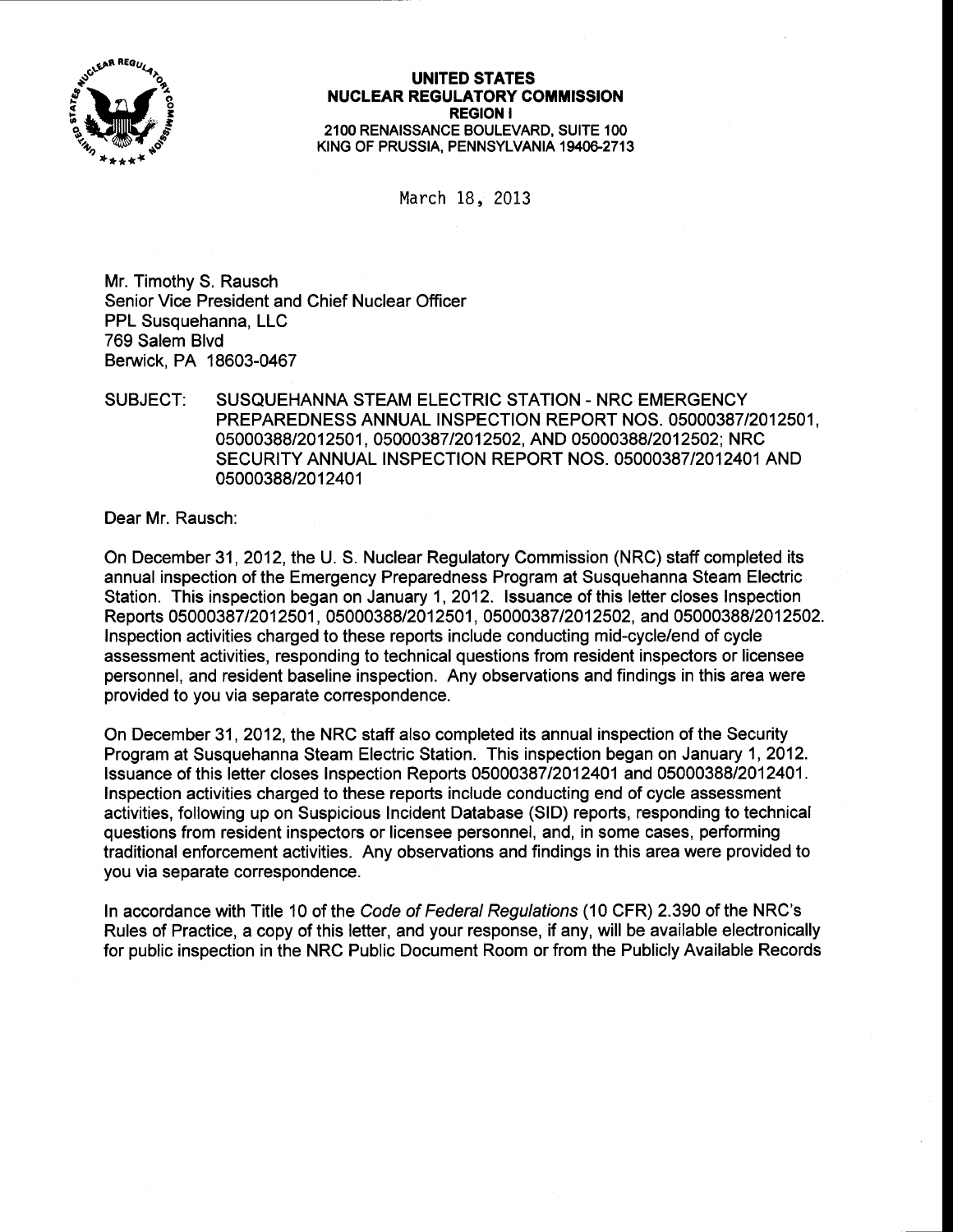T. Rausch <sup>2</sup>

System (PARS) component of the NRC's Agencywide Documents Access and Management System (ADAMS), accessible from the NRC Web site at http://www.nrc.gov/reading-rm/adams.html (the Public Electronic Reading Room).

Sincerely,

**Anthony Dimitriadis, Chief<br>Plant Support Branch 1** Division of Reactor Safety

 $\overline{1}$ 

Docket Nos. 50-387, 50-388 License Nos. NPF-14, NPF-22

cc: Distribution via ListServ